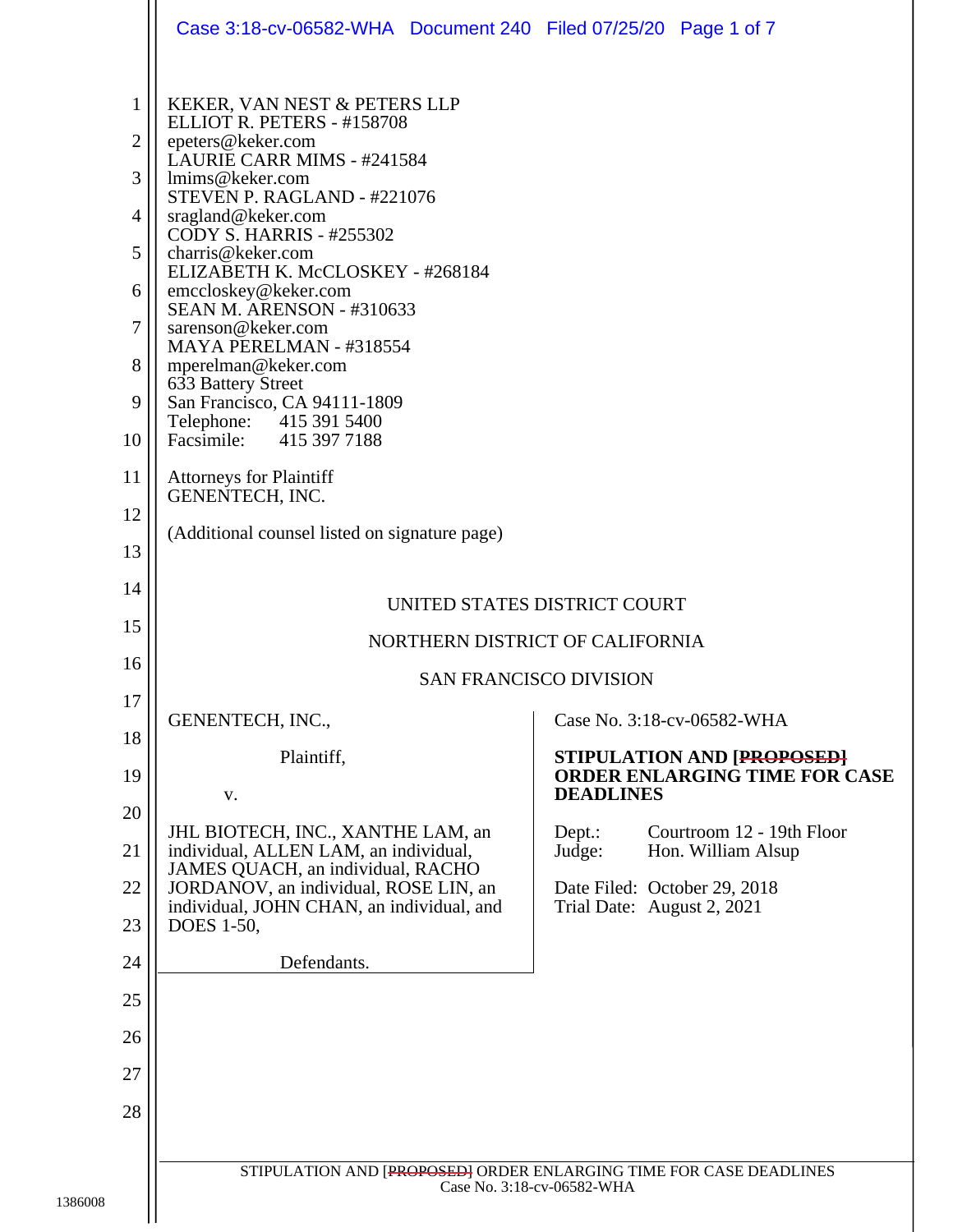## **STIPULATION**

| $\mathbf{2}$   | Pursuant to Civil Local Rule 6-2, and supported by the accompanying Declaration of                                                                                    |
|----------------|-----------------------------------------------------------------------------------------------------------------------------------------------------------------------|
| 3              | Maya Perelman, Plaintiff Genentech, Inc. ("Genentech") and Defendants Xanthe Lam, Allen                                                                               |
| $\overline{4}$ | Lam, James Quach, Racho Jordanov, Rose Lin, and John Chan (collectively, "Defendants"), by                                                                            |
| 5              | and through their respective counsel of record, hereby stipulate and request that this Court grant                                                                    |
| 6              | an enlargement of time for the case deadlines set forth in its February 18, 2020 Order Amending                                                                       |
| 7              | Case Management Order (ECF No. 237) as follows:                                                                                                                       |
| 8              | WHEREAS, the United States Government indicted Xanthe Lam, Allen Lam, John Chan,                                                                                      |
| 9              | and James Quach in Case No. 18-cr-00527-WHA on allegations of conduct similar to the                                                                                  |
| 10             | allegations at issue in this case;                                                                                                                                    |
| 11             | WHEREAS, the Court previously scheduled a criminal trial for these individual                                                                                         |
| 12             | defendants for September 14, 2020, see Case No. 18-cr-00527-WHA, ECF No. 110;                                                                                         |
| 13             | WHEREAS, the Court stayed this case against individual defendants Xanthe Lam, Allen                                                                                   |
| 14             | Lam, James Quach, Racho Jordanov, Rose Lin, and John Chan due to the pending criminal case                                                                            |
| 15             | and potential Fifth Amendment issues, see ECF No. 128, at 44;                                                                                                         |
| 16             | WHEREAS, on February 18, 2020, the Court granted the Parties' stipulated schedule for                                                                                 |
| 17             | this case in which the close of non-expert discovery was set for February 22, 2021 and trial was                                                                      |
| 18             | set for August 2, 2021, see ECF No. 237;                                                                                                                              |
| 19             | WHEREAS, these dates were scheduled a significant period after the September 14, 2020                                                                                 |
| 20             | date for the criminal trial to allow sufficient time, after the stay in this case is lifted, for                                                                      |
| 21             | Genentech and the individual defendants to conduct fact and expert discovery, bring dispositive                                                                       |
| 22             | motions, and prepare for trial;                                                                                                                                       |
| 23             | WHEREAS, on June 5, 2020, the Court continued the date of the criminal trial against                                                                                  |
| 24             | Xanthe Lam, Allen Lam, and John Chan from September 14, 2020 to March 8, 2021, see Case                                                                               |
| 25             |                                                                                                                                                                       |
| 26             |                                                                                                                                                                       |
| 27             | Genentech and defendant JHL Biotech, Inc. have entered a written settlement agreement that                                                                            |
| 28             | will resolve the claims between them in this action, see ECF No. 231, but that settlement<br>agreement does not resolve the claims against the individual defendants. |
|                | 1                                                                                                                                                                     |
|                | STIPULATION AND [PROPOSED] ORDER ENLARGING TIME FOR CASE DEADLINES<br>Case No. 3:18-cv-06582-WHA                                                                      |
|                |                                                                                                                                                                       |

1386008

1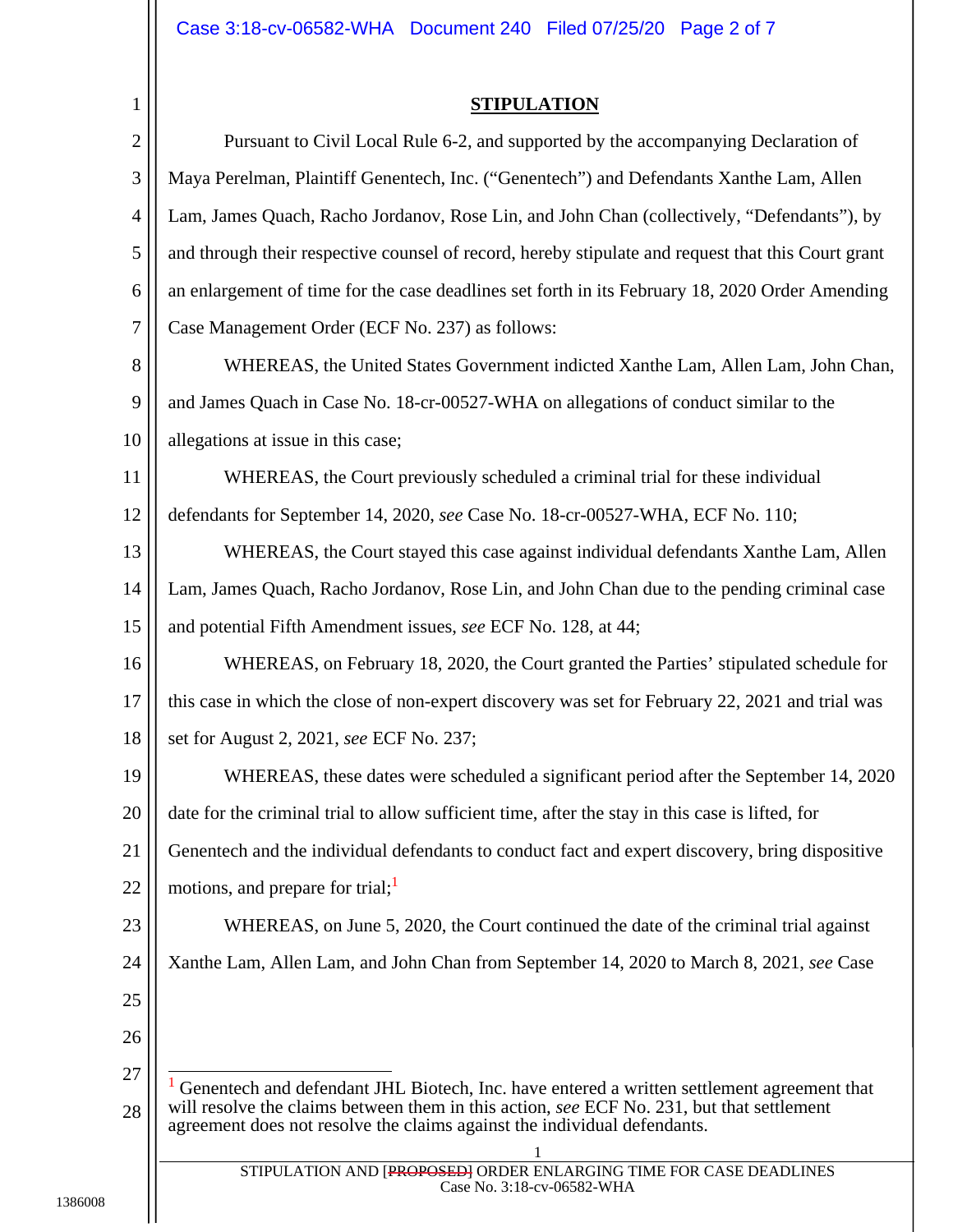| 1              | No. 18-cr-00527-WHA, ECF No. 139; <sup>2</sup>                                                                                                                                                                                                                                    |
|----------------|-----------------------------------------------------------------------------------------------------------------------------------------------------------------------------------------------------------------------------------------------------------------------------------|
| 2              | WHEREAS, in light of the new March 8, 2021 date for the criminal trial, the current                                                                                                                                                                                               |
| 3              | schedule for this case would not allow Genentech and the individual defendants to conduct                                                                                                                                                                                         |
| $\overline{4}$ | mutual fact discovery or expert discovery and would significantly curtail the ability for the parties                                                                                                                                                                             |
| 5              | to bring dispositive motions and prepare for trial;                                                                                                                                                                                                                               |
| 6              | WHEREAS, to allow for sufficient time for discovery, <sup>3</sup> dispositive motions, and trial                                                                                                                                                                                  |
| 7              | preparation, the parties have agreed on a proposed schedule that provides an adequate and                                                                                                                                                                                         |
| 8              | reasonable time for discovery while still ensuring a timely resolution of the case.                                                                                                                                                                                               |
| 9              | NOW THEREFORE, pursuant to Civil Local Rule 6-2, the parties stipulate and agree that:                                                                                                                                                                                            |
| 10             | The non-expert discovery cut-off shall be extended from February 22, 2021 to September 3,<br>1.                                                                                                                                                                                   |
| 11             | 2021;                                                                                                                                                                                                                                                                             |
| 12             | The deadline for the parties to designate expert testimony and disclose expert reports shall be<br>2.                                                                                                                                                                             |
| 13             | extended from February 22, 2021 to September 3, 2021;                                                                                                                                                                                                                             |
| 14             | The deadline to disclose opposition expert reports shall be extended from March 15, 2021 to<br>3.                                                                                                                                                                                 |
| 15             | September 24, 2021;                                                                                                                                                                                                                                                               |
| 16             | The deadline to disclose reply expert reports shall be extended from March 29, 2021 to<br>4.                                                                                                                                                                                      |
| 17             | October 8, 2021;                                                                                                                                                                                                                                                                  |
| 18             | The cutoff for all expert discovery shall be extended from April 12, 2021 to October 22, 2021;<br>5.                                                                                                                                                                              |
| 19             | The last day to file dispositive motions shall be extended from April 22, 2021 to October 29,<br>6.                                                                                                                                                                               |
| 20             | 2021;                                                                                                                                                                                                                                                                             |
| 21             | The date of the Final Pretrial Conference shall be extended from July 21, 2021 to January 19,<br>7.                                                                                                                                                                               |
| 22             | 2022, at 2:00 p.m., subject to the Court's availability;                                                                                                                                                                                                                          |
| 23             | The date of the Jury Trial shall be extended from August 2, 2021 to <b>January 31, 2022 at 7:30</b><br>8.                                                                                                                                                                         |
| 24             | <b>a.m.</b> , subject to the Court's availability.                                                                                                                                                                                                                                |
| 25             |                                                                                                                                                                                                                                                                                   |
| 26             | $2$ James Quach pled guilty to one count of Computer Fraud and Abuse on January 21, 2020 and<br>was sentenced on April 30, 2020. Case No. 18-cr-00527-WHA, ECF No. 133. Accordingly, he<br>has been dismissed from the ongoing criminal case.                                     |
| 27<br>28       | <sup>3</sup> This proposed schedule sets the close of fact discovery approximately five months after the<br>close of the criminal trial to address concerns by individual defendants that an earlier deadline<br>would not allow them sufficient time to complete discovery.<br>2 |
|                | STIPULATION AND [PROPOSED] ORDER ENLARGING TIME FOR CASE DEADLINES<br>Case No. 3:18-cv-06582-WHA                                                                                                                                                                                  |
|                |                                                                                                                                                                                                                                                                                   |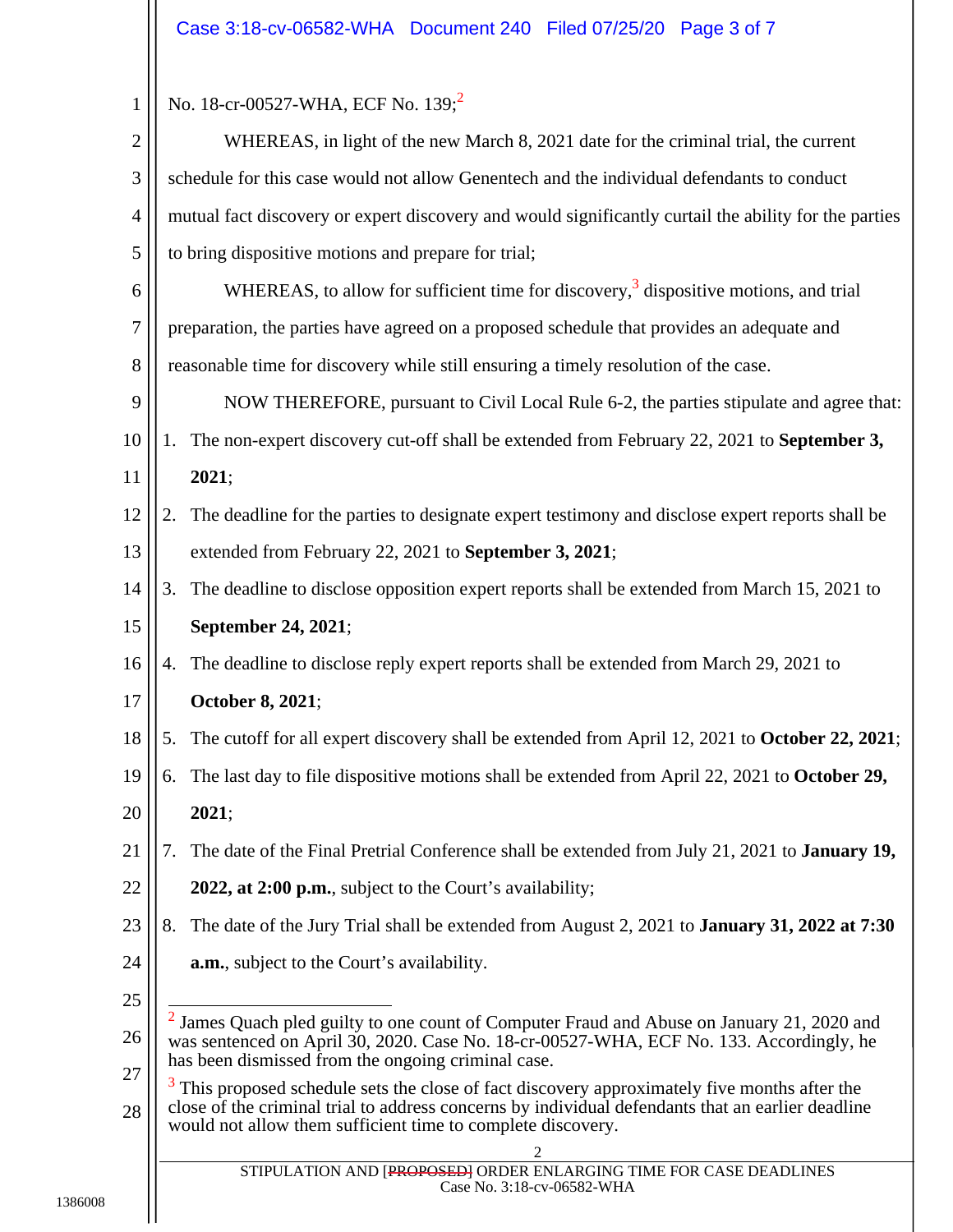|                | Case 3:18-cv-06582-WHA Document 240 Filed 07/25/20 Page 4 of 7 |                            |                                                                       |
|----------------|----------------------------------------------------------------|----------------------------|-----------------------------------------------------------------------|
| $\mathbf{1}$   | Dated: July 22, 2020                                           |                            | KEKER, VAN NEST & PETERS LLP                                          |
| $\overline{2}$ |                                                                | By:                        | /s/ Laurie Carr Mims                                                  |
| 3              |                                                                |                            | <b>ELLIOT R. PETERS</b><br><b>LAURIE CARR MIMS</b>                    |
| 4              |                                                                |                            | <b>STEVEN P. RAGLAND</b><br><b>CODY S. HARRIS</b>                     |
| 5              |                                                                |                            | ELIZABETH K. McCLOSKEY<br><b>SEAN M. ARENSON</b>                      |
| 6              |                                                                |                            | <b>MAYA PERELMAN</b>                                                  |
| 7              |                                                                |                            | Attorneys for Plaintiff GENENTECH,<br>INC.                            |
| 8              | Dated: July 22, 2020                                           |                            | LAW OFFICES OF FRANK SCOTT                                            |
| 9              |                                                                |                            | <b>MOORE</b>                                                          |
| 10             |                                                                | By:                        | /s/ Frank Scott Moore                                                 |
| 11             |                                                                |                            | <b>FRANK SCOTT MOORE</b>                                              |
| 12             |                                                                |                            | Attorney for Defendants XANTHE LAM<br>and ALLEN LAM                   |
| 13             | Dated: July 22, 2020                                           |                            | <b>SWANSON &amp; MCNAMARA LLP</b>                                     |
| 14             |                                                                | By:                        | /s/ Edward W. Swanson                                                 |
| 15<br>16       |                                                                |                            | <b>EDWARD W. SWANSON</b><br><b>BRITT H. EVANGELIST</b>                |
| $17\,$         |                                                                |                            | <b>Attorneys for Defendant RACHO</b><br><b>JORDANOV</b>               |
| 18             | Dated: July 22, 2020                                           |                            | RAMSEY & EHRLICH LLP                                                  |
| 19             |                                                                | By:                        | /s/Amy E. Craig                                                       |
| 20             |                                                                |                            | MILES F. EHRLICH<br>AMY E. CRAIG                                      |
| 21             |                                                                |                            | <b>ISMAIL JOMO RAMSEY</b>                                             |
| 22             |                                                                |                            | <b>KATHARINE ANN KATES</b><br><b>Attorneys for Defendant ROSE LIN</b> |
| 23             |                                                                |                            |                                                                       |
| 24             | Dated: July 22, 2020                                           |                            | <b>BOERSCH &amp; ILLOVSKY LLP</b>                                     |
| 25             |                                                                | By:                        | /s/Martha A. Boersch                                                  |
| 26             |                                                                |                            | <b>MARTHA A. BOERSCH</b>                                              |
| 27             |                                                                |                            | Attorney for Defendant JAMES QUACH                                    |
| 28             |                                                                |                            |                                                                       |
|                |                                                                | 3                          |                                                                       |
|                |                                                                | Case No. 3:18-cv-06582-WHA | STIPULATION AND [PROPOSED] ORDER ENLARGING TIME FOR CASE DEADLINES    |

1386008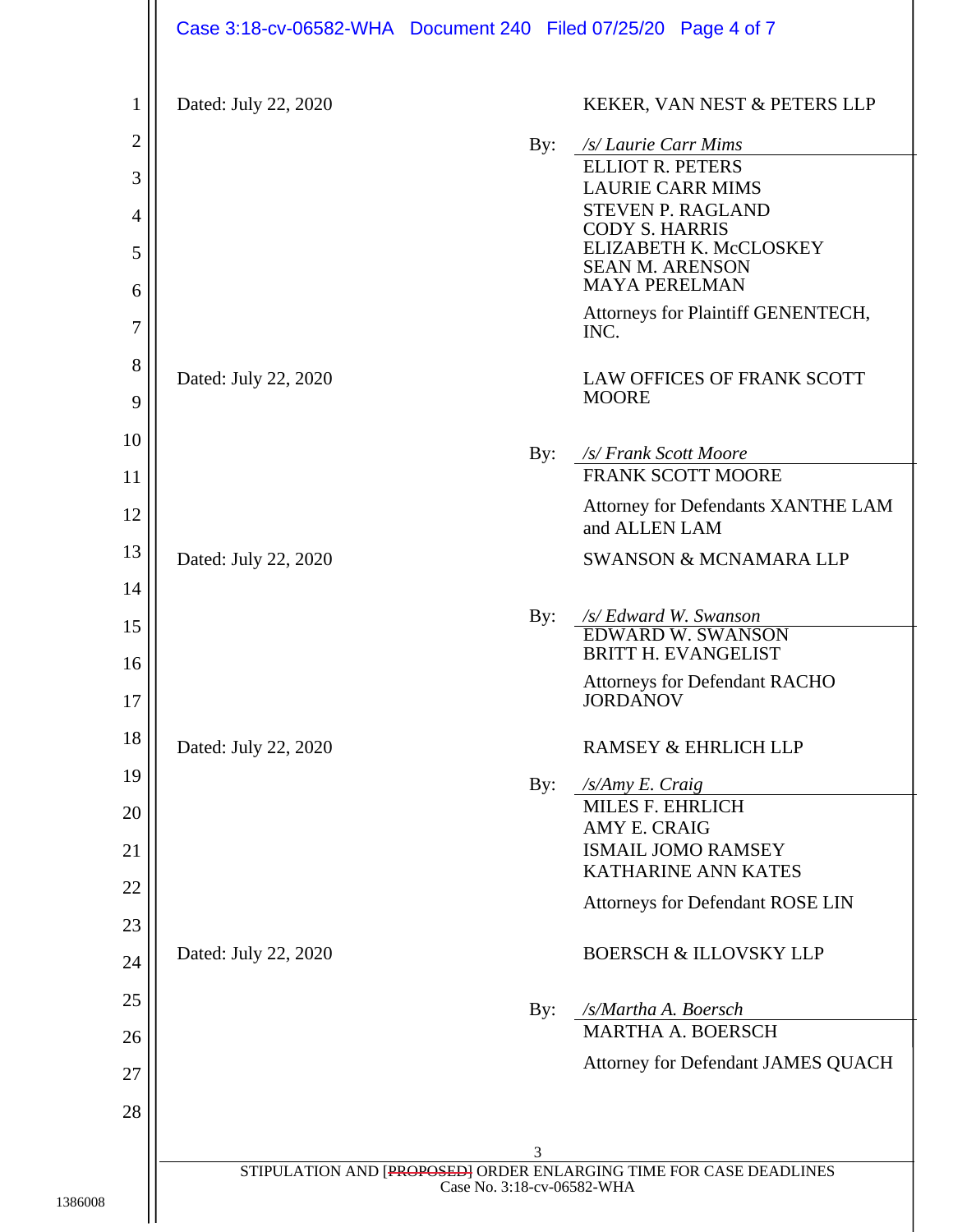|                | Case 3:18-cv-06582-WHA Document 240 Filed 07/25/20 Page 5 of 7                                               |
|----------------|--------------------------------------------------------------------------------------------------------------|
| $\mathbf{1}$   | Dated: July 22, 2020<br>JRA LAW PARTNERS, LLP                                                                |
| $\overline{2}$ | /s/ Rod Divelbiss<br>By:                                                                                     |
| $\mathfrak{Z}$ | ROD DIVELBISS                                                                                                |
| $\overline{4}$ | Attorney for Defendant JOHN CHAN                                                                             |
| 5              |                                                                                                              |
| 6              |                                                                                                              |
| $\overline{7}$ |                                                                                                              |
| $8\,$          |                                                                                                              |
| 9              |                                                                                                              |
| $10\,$         |                                                                                                              |
| 11             |                                                                                                              |
| $12\,$         |                                                                                                              |
| 13             |                                                                                                              |
|                |                                                                                                              |
| $14\,$         |                                                                                                              |
| 15             |                                                                                                              |
| 16             |                                                                                                              |
| $17\,$         |                                                                                                              |
| 18             |                                                                                                              |
| 19             |                                                                                                              |
| 20             |                                                                                                              |
| 21             |                                                                                                              |
| $22\,$         |                                                                                                              |
| $23\,$         |                                                                                                              |
| $24\,$         |                                                                                                              |
| $25\,$         |                                                                                                              |
| $26\,$         |                                                                                                              |
| 27             |                                                                                                              |
| $28\,$         |                                                                                                              |
|                | $\overline{4}$                                                                                               |
| 1386008        | STIPULATION AND $[\text{PROPOSED}]\noRDER ENLARGING TIME FOR CASE DEADLINES\n    Case No. 3:18-cv-06582-WHA$ |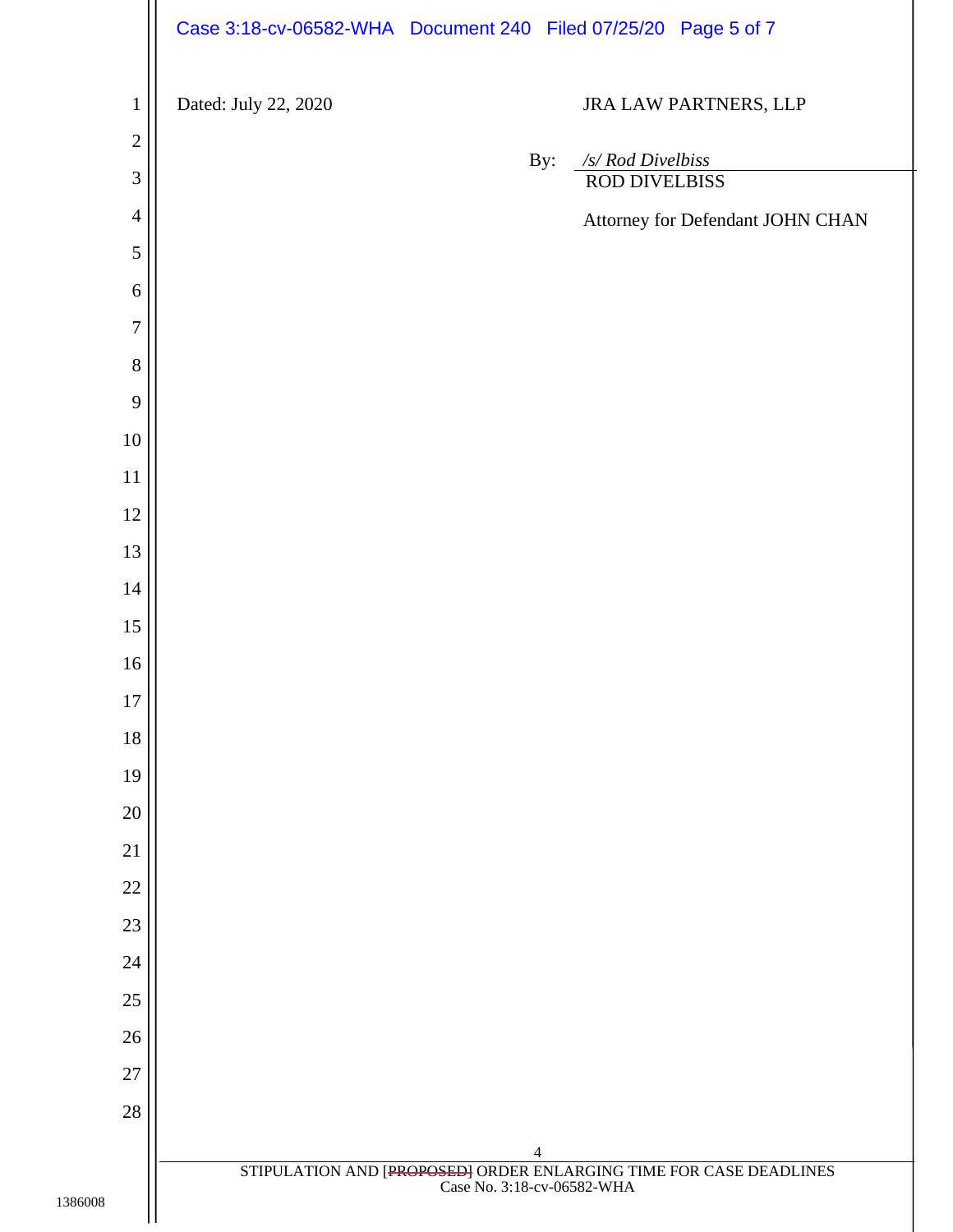|                | Case 3:18-cv-06582-WHA Document 240 Filed 07/25/20 Page 6 of 7                                                                    |
|----------------|-----------------------------------------------------------------------------------------------------------------------------------|
| $\mathbf{1}$   | <b>ATTESTATION</b>                                                                                                                |
| $\overline{c}$ | Pursuant to Civil Local Rule 5-1(i)(3), I attest that all other signatories listed, and on                                        |
| 3              | whose behalf this filing is submitted, concur in the filing's content and have authorized the filing.                             |
| $\overline{4}$ |                                                                                                                                   |
| 5              | Dated: July 22, 2020<br>/s/ Laurie Carr Mims                                                                                      |
| 6              | <b>LAURIE CARR MIMS</b>                                                                                                           |
| 7              |                                                                                                                                   |
| 8              |                                                                                                                                   |
| 9              |                                                                                                                                   |
| 10             |                                                                                                                                   |
| 11             |                                                                                                                                   |
| 12             |                                                                                                                                   |
| 13             |                                                                                                                                   |
| 14             |                                                                                                                                   |
| 15             |                                                                                                                                   |
| 16             |                                                                                                                                   |
| $17\,$         |                                                                                                                                   |
| 18             |                                                                                                                                   |
| 19             |                                                                                                                                   |
| 20             |                                                                                                                                   |
| 21             |                                                                                                                                   |
| 22             |                                                                                                                                   |
| 23             |                                                                                                                                   |
| 24             |                                                                                                                                   |
| 25             |                                                                                                                                   |
| 26             |                                                                                                                                   |
| 27             |                                                                                                                                   |
| $28\,$         |                                                                                                                                   |
|                | 5<br>$\frac{\text{STIPULATION AND [PROPOSEB]} \text{ORDER ENLARGING TIME FOR CASE DEADLINES}}{\text{Case No. 3:18-cv-06582-WHA}}$ |
|                |                                                                                                                                   |